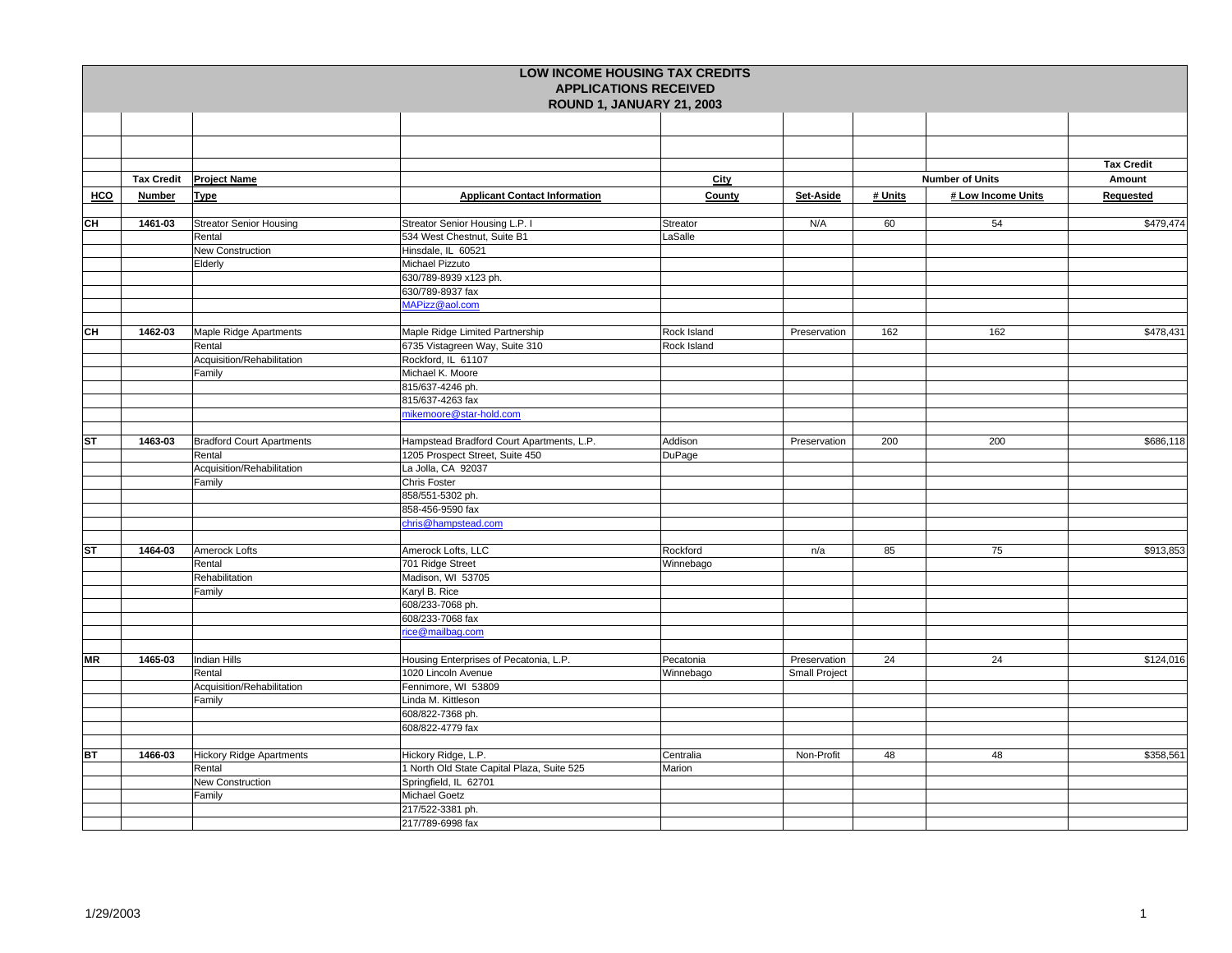| MR        | 1467-03 | <b>Turnberry Square Apartments</b> | TSM, LP                                            | Macomb                 | n/a           | 60  | 54  | \$637,814   |
|-----------|---------|------------------------------------|----------------------------------------------------|------------------------|---------------|-----|-----|-------------|
|           |         | of Macomb                          | c/o 10 N. 15th Street                              | McDonough              |               |     |     |             |
|           |         | Rental                             | Richmond, IN 47374                                 |                        |               |     |     |             |
|           |         | New Construction                   | Richard B. Freeman, II                             |                        |               |     |     |             |
|           |         | Family                             | 765/966-9720 ph.                                   |                        |               |     |     |             |
|           |         |                                    | 765/966-9845 fax                                   |                        |               |     |     |             |
|           |         |                                    | rick-fpd@insighttbb.com                            |                        |               |     |     |             |
|           |         |                                    |                                                    |                        |               |     |     |             |
| <b>SB</b> | 1468-03 | St. Martin Manor                   | St. Martin Manor, LP                               | <b>Washington Park</b> | Non-profit    | 20  | 17  | \$202,974   |
|           |         | Rental                             | 51 E. 42nd Street, Suite 300                       | St. Clair              | Small project |     |     |             |
|           |         | New Construction                   | New York, NY 10017                                 |                        |               |     |     |             |
|           |         | Elderly                            | John Downs                                         |                        |               |     |     |             |
|           |         |                                    | 919/783-0108 ph.                                   |                        |               |     |     |             |
|           |         |                                    | 919/783-0530 fax                                   |                        |               |     |     |             |
|           |         |                                    | wdowns@ndc-online.org                              |                        |               |     |     |             |
|           |         |                                    |                                                    |                        |               |     |     |             |
| <b>BT</b> | 1469-03 | Anchor Supportive Living           | Anchor Housing L.P. IX                             | Rockford               | Non-profit    | 100 | 90  | \$1,299,306 |
|           |         | of Rockford                        | 630 N. Church St., Suite 101<br>Rockford, IL 61103 | Winnebago              |               |     |     |             |
|           |         | Rental                             | Daniel S. Tonnesen                                 |                        |               |     |     |             |
|           |         | New Construction<br>Elderly        | 815/965-2417 x11 ph.                               |                        |               |     |     |             |
|           |         |                                    | 815/965-2491 fax                                   |                        |               |     |     |             |
|           |         |                                    | dtonnesen@anchor-group.org                         |                        |               |     |     |             |
|           |         |                                    |                                                    |                        |               |     |     |             |
| <b>SB</b> | 1470-03 | <b>Woodstock Commons</b>           | Woodstock Commons, L.P.                            | Woodstock              | n/a           | 170 | 153 | \$1,547,090 |
|           |         | Rental                             | 1220 Grand Avenue                                  | McHenry                |               |     |     |             |
|           |         | New Construction                   | Waukegan, IL 60079-0710                            |                        |               |     |     |             |
|           |         | Family                             | Jeffrey Pickus                                     |                        |               |     |     |             |
|           |         |                                    | 847/336-5490 x100 ph.                              |                        |               |     |     |             |
|           |         |                                    | 847/336-9913 fax                                   |                        |               |     |     |             |
|           |         |                                    | jp@pickus.com                                      |                        |               |     |     |             |
|           |         |                                    |                                                    |                        |               |     |     |             |
| <b>SB</b> | 1471-03 | Zion Senior Cottages               | Zion Senior Cottages, LP                           | Zion                   | n/a           | 110 | 99  | \$847,805   |
|           |         | Rental                             | 1220 Grand Avenue                                  | Lake                   |               |     |     |             |
|           |         | New Construction                   | Waukegan, IL 60079-0710                            |                        |               |     |     |             |
|           |         | Elderly                            | Jeffrey Pickus                                     |                        |               |     |     |             |
|           |         |                                    | 847/336-5490 x100 ph.                              |                        |               |     |     |             |
|           |         |                                    | 847/336-9913 fax                                   |                        |               |     |     |             |
|           |         |                                    | jp@pickus.com                                      |                        |               |     |     |             |
|           |         |                                    |                                                    |                        |               |     |     |             |
| CH        | 1472-03 | Chatham Crossing II                | Chatham Crossing II, LP                            | Chatham                | n/a           | 50  | 45  | \$322,663   |
|           |         | Rental                             | 6880 Tussing Road                                  | Sangamon               |               |     |     |             |
|           |         | New Construction                   | Reynoldsburg, OH 43068<br>Park Lawrence            |                        |               |     |     |             |
|           |         | Family                             |                                                    |                        |               |     |     |             |
|           |         |                                    | 614/552-5617 ph.<br>614/322-8817 fax               |                        |               |     |     |             |
|           |         |                                    | plawrence@wallickcos.com                           |                        |               |     |     |             |
|           |         |                                    |                                                    |                        |               |     |     |             |
| <b>BT</b> | 1473-03 | Victory Centre of Sierra Ridge SLF | Country Club Hills SLF Associates, LP              | Country Club Hills     | Non-profit    | 110 | 99  | \$1,066,072 |
|           |         | Rental                             | 701 Lee Street, Suite 450                          | Cook                   |               |     |     |             |
|           |         | New Construction                   | Des Plaines, IL 60016                              |                        |               |     |     |             |
|           |         | Elderly                            | Chris Block                                        |                        |               |     |     |             |
|           |         |                                    | 847/635-4002 x310 ph.                              |                        |               |     |     |             |
|           |         |                                    | 847/635-2148 fax                                   |                        |               |     |     |             |
|           |         |                                    | cblock@pathwayseniorliving.com                     |                        |               |     |     |             |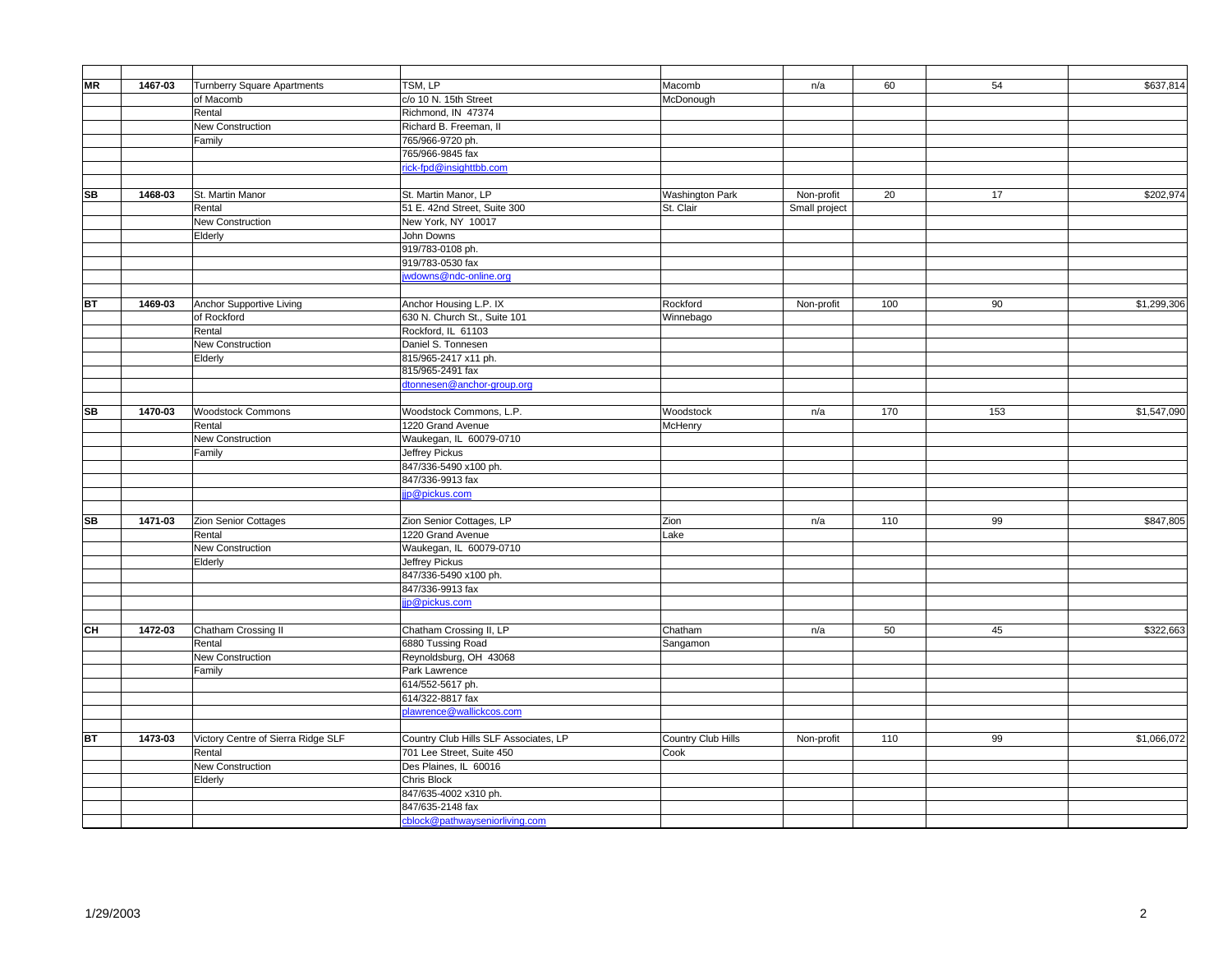| BT        | 1474-03 | Victory Centre of Sierra Ridge ILF | Country Club Hills ILF Associates, LP                | Country Club Hills | Non-profit           | 105 | 94 | \$1,024,447 |
|-----------|---------|------------------------------------|------------------------------------------------------|--------------------|----------------------|-----|----|-------------|
|           |         | Rental                             | 701 Lee Street, Suite 680                            | Cook               |                      |     |    |             |
|           |         | New Construction                   | Des Plaines, IL 60016                                |                    |                      |     |    |             |
|           |         | Elderly                            | William W. Towns                                     |                    |                      |     |    |             |
|           |         |                                    | 847/635-4002 x311 ph.                                |                    |                      |     |    |             |
|           |         |                                    | 847/635-2148 fax                                     |                    |                      |     |    |             |
|           |         |                                    | wtowns@pathwayseniorliving.com                       |                    |                      |     |    |             |
|           |         |                                    |                                                      |                    |                      |     |    |             |
| ST        | 1475-03 | <b>Green View Estates</b>          | Morrison Elderly LP                                  | Morrison           | Non-profit           | 32  | 32 | \$315,745   |
|           |         | Rental                             | P.O. Box 430, 190 Market Street                      | Whiteside          | Small Project        |     |    |             |
|           |         | New Construction                   | Platteville, WI 53818                                |                    |                      |     |    |             |
|           |         | Elderly                            | Richard C. Adams                                     |                    |                      |     |    |             |
|           |         |                                    | 608/348-3821 ph.                                     |                    |                      |     |    |             |
|           |         |                                    | 608/348-2330 fax                                     |                    |                      |     |    |             |
|           |         |                                    | melody@swdesign.com                                  |                    |                      |     |    |             |
|           |         |                                    |                                                      |                    |                      |     |    |             |
| <b>SB</b> | 1476-03 | Parkview Apartments of Metropolis  | Parkview Apartments of Metropolis, LP                | Metropolis         | Small Project        | 42  | 42 | \$409,517   |
|           |         | Rental                             | 1711 Beech Tree Road                                 | Messac             |                      |     |    |             |
|           |         | <b>New Construction</b>            | Charleston, IL 61920                                 |                    |                      |     |    |             |
|           |         | Family                             | Don Yost                                             |                    |                      |     |    |             |
|           |         |                                    | 217/348-0875 ph.                                     |                    |                      |     |    |             |
|           |         |                                    | 217/348-1641 fax                                     |                    |                      |     |    |             |
|           |         |                                    | yostdon16@hotmail.com                                |                    |                      |     |    |             |
|           |         |                                    |                                                      |                    |                      |     |    |             |
| <b>SB</b> | 1477-03 | <b>Bowman Estates</b>              | <b>Bowman Estates LP</b>                             | Danville           | n/a                  | 76  | 63 | \$517,766   |
|           |         | Rental                             | 1827 W. Main Street                                  | Vermillion         |                      |     |    |             |
|           |         | <b>New Construction</b>            | Carbondale, IL 62901                                 |                    |                      |     |    |             |
|           |         | Elderly/SLF                        | John P. or Greg Budslick                             |                    |                      |     |    |             |
|           |         |                                    | 618/457-5312 ph.                                     |                    |                      |     |    |             |
|           |         |                                    | 618/457-8804 fax                                     |                    |                      |     |    |             |
|           |         |                                    | ibudslick@aol.com                                    |                    |                      |     |    |             |
|           |         |                                    |                                                      |                    |                      |     |    |             |
| <b>MR</b> | 1478-03 | St. Vincent dePaul Senior Apts.    | SVDP 1 L.L.C.                                        | West Chicago       | Non-profit           | 17  | 17 | \$243,685   |
|           |         | Rental                             | c/o Society of Saint Vincent dePaul                  | DuPage             | <b>Small Project</b> |     |    |             |
|           |         | New Construction                   | 211 Main Street                                      |                    |                      |     |    |             |
|           |         | Elderly                            | West Chicago, IL 60185                               |                    |                      |     |    |             |
|           |         |                                    | George Rudnicki                                      |                    |                      |     |    |             |
|           |         |                                    | 630/293-9755 ph.                                     |                    |                      |     |    |             |
|           |         |                                    | 630/293-9881 fax                                     |                    |                      |     |    |             |
|           |         |                                    |                                                      |                    |                      |     |    |             |
| <b>ST</b> | 1479-03 | <b>Good Shepherd Apartments</b>    | Good Shepherd LP (to be formed)                      | Chicago            | Small Project        | 40  | 36 | \$699,957   |
|           |         | Rental                             | 666 Dundee Road - Suite 1104                         | Cook               |                      |     |    |             |
|           |         | New Construction                   | Northbrook, IL 60062                                 |                    |                      |     |    |             |
|           |         | Family                             | Richard Sciortino                                    |                    |                      |     |    |             |
|           |         |                                    | 847/562-9400 ph.                                     |                    |                      |     |    |             |
|           |         |                                    | 847/562-9401 fax                                     |                    |                      |     |    |             |
|           |         |                                    | richs@brinshore.com                                  |                    |                      |     |    |             |
|           | 1480-03 | Sala Flats                         | Sala Flats                                           | Rock Island        |                      | 33  | 25 | \$190,292   |
| <b>ST</b> |         |                                    |                                                      |                    | <b>Small Project</b> |     |    |             |
|           |         | Rental                             | 666 Dundee Road - Suite 1102<br>Northbrook, IL 60062 | Rock Island        |                      |     |    |             |
|           |         | Acquisition/Rehabilitation         |                                                      |                    |                      |     |    |             |
|           |         | Family                             | Linda Fulkerson                                      |                    |                      |     |    |             |
|           |         |                                    | 847/562-9400 x24 ph.<br>847/562-9401 fax             |                    |                      |     |    |             |
|           |         |                                    | lindaf@brinshore.com                                 |                    |                      |     |    |             |
|           |         |                                    |                                                      |                    |                      |     |    |             |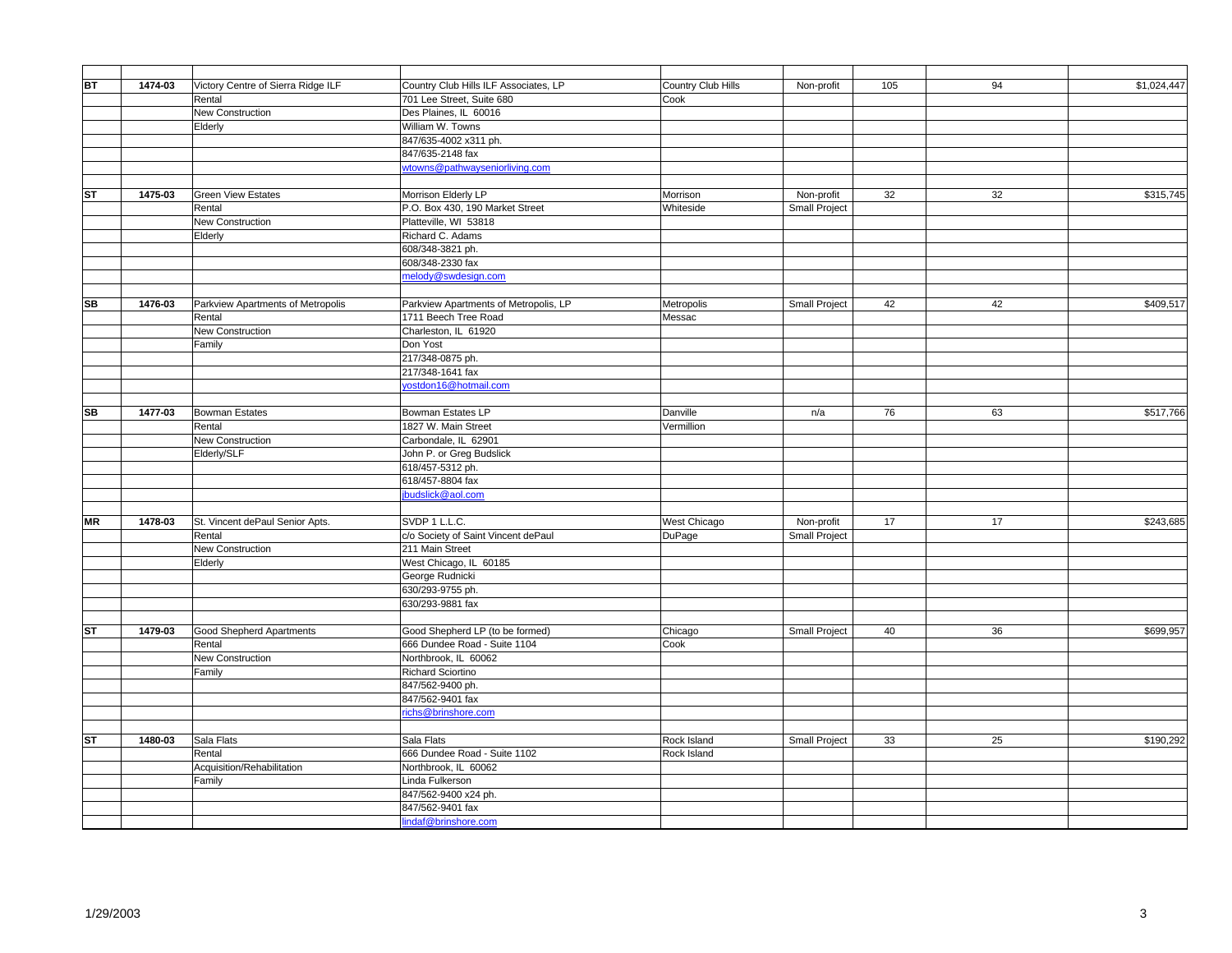| Normal Parkway Housing Group, LP<br>\$752,281<br>1481-03<br>Normal Parkway Homes<br>40<br>40<br>Chicago<br>Non-profit<br>150 N. Wacker Drive, #2600<br>Rental<br>Cook<br>Small Project<br>Chicago, IL 60606<br>New Construction<br><b>Gregory Miller</b><br>Family<br>773/660-4300 ph.<br>773/660-8686 fax<br>gmiller@millerferguson.com<br>Leland Apartments<br>Leland LP<br>83<br>83<br>\$400,409<br>1482-03<br>Non-Profit<br>Chicago<br>208 S. LaSalle St., Suite 1818<br>Rental<br>Cook<br>Preservation<br>Rehabilitation<br>Chicago, IL 60604<br><b>Andrew Geer</b><br>Other<br>312/660-1381 ph.<br>312/660-1500 fax<br>andy@hamail.org<br>Mother York Residence, LP<br>29<br>\$288,901<br>1483-03<br>Mother York Residence<br>Chicago<br>Non-profit<br>33<br>6216 S. Dorchester<br>Small Project<br>Rental<br>Cook<br>Acquisition/Rehabilitation<br>Chicago, IL 60637<br>Preservation<br>Nadine Grabow/John York<br>Family/Other<br>630/453-8384/773/493-6300 ph.<br>630/783-8384/773/493-9028 fax<br>1484-03<br>Arbors at Cottage Grove<br>Arbors at Cottage Grove, LP<br>Ford Heights<br>160<br>144<br>\$1,333,813<br>n/a<br>3900 Edison Lakes Parkway, Suite 201<br>Rental<br>Cook<br>New Construction<br>Mishawaka, IN 46545<br>Lance A. Swank<br>Family<br>574/243-8547 ph.<br>574/243-8562 fax<br>aswank@thesterlinggrp.com<br>E-Meadows II LP<br>1485-03<br><b>Meadows II Apartments</b><br>41<br>\$316,628<br>Elburn<br>46<br>n/a<br>318 Dempsey Drive<br>Rental<br>Kane<br>Elburn, IL 60119<br><b>New Construction</b><br>James Poehlman<br>Elderly<br>608/827-5200 ph.<br>608/827-5260 fax<br>tnmgt@chorus.net<br><b>Turnberry Court Apartments</b><br>\$427,089<br>1486-03<br>Turnberry Court Apartments, LP<br>60<br>54<br>Ottawa<br>n/a<br>737 East 86th Street<br>Rental<br>LaSalle<br>Indianapolis, IN 46240<br>New Construction<br>Thomas E. Herman<br>Family<br>317/255-3111 ph.<br>317/251-4540 fax<br>therman@hermankittle.com<br>Parsons Place Phase II<br>Parsons Place Phase II, LP<br>East St. Louis<br>102<br>76<br>\$1,077,746<br>1487-03<br>n/a<br>(c/o McCormack Baron)<br>St. Clair<br>Rental<br>New Construction<br>1101 Lucas Avenue<br>St. Louis, MO 63101<br>Family<br>Barbara A. Freeland<br>314/621-3400 ph.<br>314/621-0071 fax<br>barbara.freeland@mccormackbaron.com |           |  |  |  |  |
|-----------------------------------------------------------------------------------------------------------------------------------------------------------------------------------------------------------------------------------------------------------------------------------------------------------------------------------------------------------------------------------------------------------------------------------------------------------------------------------------------------------------------------------------------------------------------------------------------------------------------------------------------------------------------------------------------------------------------------------------------------------------------------------------------------------------------------------------------------------------------------------------------------------------------------------------------------------------------------------------------------------------------------------------------------------------------------------------------------------------------------------------------------------------------------------------------------------------------------------------------------------------------------------------------------------------------------------------------------------------------------------------------------------------------------------------------------------------------------------------------------------------------------------------------------------------------------------------------------------------------------------------------------------------------------------------------------------------------------------------------------------------------------------------------------------------------------------------------------------------------------------------------------------------------------------------------------------------------------------------------------------------------------------------------------------------------------------------------------------------------------------------------------------------------------------------------------------------------------------------------------------------------------------------------------------------|-----------|--|--|--|--|
|                                                                                                                                                                                                                                                                                                                                                                                                                                                                                                                                                                                                                                                                                                                                                                                                                                                                                                                                                                                                                                                                                                                                                                                                                                                                                                                                                                                                                                                                                                                                                                                                                                                                                                                                                                                                                                                                                                                                                                                                                                                                                                                                                                                                                                                                                                                 | CF        |  |  |  |  |
|                                                                                                                                                                                                                                                                                                                                                                                                                                                                                                                                                                                                                                                                                                                                                                                                                                                                                                                                                                                                                                                                                                                                                                                                                                                                                                                                                                                                                                                                                                                                                                                                                                                                                                                                                                                                                                                                                                                                                                                                                                                                                                                                                                                                                                                                                                                 |           |  |  |  |  |
|                                                                                                                                                                                                                                                                                                                                                                                                                                                                                                                                                                                                                                                                                                                                                                                                                                                                                                                                                                                                                                                                                                                                                                                                                                                                                                                                                                                                                                                                                                                                                                                                                                                                                                                                                                                                                                                                                                                                                                                                                                                                                                                                                                                                                                                                                                                 |           |  |  |  |  |
|                                                                                                                                                                                                                                                                                                                                                                                                                                                                                                                                                                                                                                                                                                                                                                                                                                                                                                                                                                                                                                                                                                                                                                                                                                                                                                                                                                                                                                                                                                                                                                                                                                                                                                                                                                                                                                                                                                                                                                                                                                                                                                                                                                                                                                                                                                                 |           |  |  |  |  |
|                                                                                                                                                                                                                                                                                                                                                                                                                                                                                                                                                                                                                                                                                                                                                                                                                                                                                                                                                                                                                                                                                                                                                                                                                                                                                                                                                                                                                                                                                                                                                                                                                                                                                                                                                                                                                                                                                                                                                                                                                                                                                                                                                                                                                                                                                                                 |           |  |  |  |  |
|                                                                                                                                                                                                                                                                                                                                                                                                                                                                                                                                                                                                                                                                                                                                                                                                                                                                                                                                                                                                                                                                                                                                                                                                                                                                                                                                                                                                                                                                                                                                                                                                                                                                                                                                                                                                                                                                                                                                                                                                                                                                                                                                                                                                                                                                                                                 |           |  |  |  |  |
|                                                                                                                                                                                                                                                                                                                                                                                                                                                                                                                                                                                                                                                                                                                                                                                                                                                                                                                                                                                                                                                                                                                                                                                                                                                                                                                                                                                                                                                                                                                                                                                                                                                                                                                                                                                                                                                                                                                                                                                                                                                                                                                                                                                                                                                                                                                 |           |  |  |  |  |
|                                                                                                                                                                                                                                                                                                                                                                                                                                                                                                                                                                                                                                                                                                                                                                                                                                                                                                                                                                                                                                                                                                                                                                                                                                                                                                                                                                                                                                                                                                                                                                                                                                                                                                                                                                                                                                                                                                                                                                                                                                                                                                                                                                                                                                                                                                                 |           |  |  |  |  |
|                                                                                                                                                                                                                                                                                                                                                                                                                                                                                                                                                                                                                                                                                                                                                                                                                                                                                                                                                                                                                                                                                                                                                                                                                                                                                                                                                                                                                                                                                                                                                                                                                                                                                                                                                                                                                                                                                                                                                                                                                                                                                                                                                                                                                                                                                                                 | <b>SB</b> |  |  |  |  |
|                                                                                                                                                                                                                                                                                                                                                                                                                                                                                                                                                                                                                                                                                                                                                                                                                                                                                                                                                                                                                                                                                                                                                                                                                                                                                                                                                                                                                                                                                                                                                                                                                                                                                                                                                                                                                                                                                                                                                                                                                                                                                                                                                                                                                                                                                                                 |           |  |  |  |  |
|                                                                                                                                                                                                                                                                                                                                                                                                                                                                                                                                                                                                                                                                                                                                                                                                                                                                                                                                                                                                                                                                                                                                                                                                                                                                                                                                                                                                                                                                                                                                                                                                                                                                                                                                                                                                                                                                                                                                                                                                                                                                                                                                                                                                                                                                                                                 |           |  |  |  |  |
|                                                                                                                                                                                                                                                                                                                                                                                                                                                                                                                                                                                                                                                                                                                                                                                                                                                                                                                                                                                                                                                                                                                                                                                                                                                                                                                                                                                                                                                                                                                                                                                                                                                                                                                                                                                                                                                                                                                                                                                                                                                                                                                                                                                                                                                                                                                 |           |  |  |  |  |
|                                                                                                                                                                                                                                                                                                                                                                                                                                                                                                                                                                                                                                                                                                                                                                                                                                                                                                                                                                                                                                                                                                                                                                                                                                                                                                                                                                                                                                                                                                                                                                                                                                                                                                                                                                                                                                                                                                                                                                                                                                                                                                                                                                                                                                                                                                                 |           |  |  |  |  |
|                                                                                                                                                                                                                                                                                                                                                                                                                                                                                                                                                                                                                                                                                                                                                                                                                                                                                                                                                                                                                                                                                                                                                                                                                                                                                                                                                                                                                                                                                                                                                                                                                                                                                                                                                                                                                                                                                                                                                                                                                                                                                                                                                                                                                                                                                                                 |           |  |  |  |  |
|                                                                                                                                                                                                                                                                                                                                                                                                                                                                                                                                                                                                                                                                                                                                                                                                                                                                                                                                                                                                                                                                                                                                                                                                                                                                                                                                                                                                                                                                                                                                                                                                                                                                                                                                                                                                                                                                                                                                                                                                                                                                                                                                                                                                                                                                                                                 |           |  |  |  |  |
|                                                                                                                                                                                                                                                                                                                                                                                                                                                                                                                                                                                                                                                                                                                                                                                                                                                                                                                                                                                                                                                                                                                                                                                                                                                                                                                                                                                                                                                                                                                                                                                                                                                                                                                                                                                                                                                                                                                                                                                                                                                                                                                                                                                                                                                                                                                 |           |  |  |  |  |
|                                                                                                                                                                                                                                                                                                                                                                                                                                                                                                                                                                                                                                                                                                                                                                                                                                                                                                                                                                                                                                                                                                                                                                                                                                                                                                                                                                                                                                                                                                                                                                                                                                                                                                                                                                                                                                                                                                                                                                                                                                                                                                                                                                                                                                                                                                                 | <b>MR</b> |  |  |  |  |
|                                                                                                                                                                                                                                                                                                                                                                                                                                                                                                                                                                                                                                                                                                                                                                                                                                                                                                                                                                                                                                                                                                                                                                                                                                                                                                                                                                                                                                                                                                                                                                                                                                                                                                                                                                                                                                                                                                                                                                                                                                                                                                                                                                                                                                                                                                                 |           |  |  |  |  |
|                                                                                                                                                                                                                                                                                                                                                                                                                                                                                                                                                                                                                                                                                                                                                                                                                                                                                                                                                                                                                                                                                                                                                                                                                                                                                                                                                                                                                                                                                                                                                                                                                                                                                                                                                                                                                                                                                                                                                                                                                                                                                                                                                                                                                                                                                                                 |           |  |  |  |  |
|                                                                                                                                                                                                                                                                                                                                                                                                                                                                                                                                                                                                                                                                                                                                                                                                                                                                                                                                                                                                                                                                                                                                                                                                                                                                                                                                                                                                                                                                                                                                                                                                                                                                                                                                                                                                                                                                                                                                                                                                                                                                                                                                                                                                                                                                                                                 |           |  |  |  |  |
|                                                                                                                                                                                                                                                                                                                                                                                                                                                                                                                                                                                                                                                                                                                                                                                                                                                                                                                                                                                                                                                                                                                                                                                                                                                                                                                                                                                                                                                                                                                                                                                                                                                                                                                                                                                                                                                                                                                                                                                                                                                                                                                                                                                                                                                                                                                 |           |  |  |  |  |
|                                                                                                                                                                                                                                                                                                                                                                                                                                                                                                                                                                                                                                                                                                                                                                                                                                                                                                                                                                                                                                                                                                                                                                                                                                                                                                                                                                                                                                                                                                                                                                                                                                                                                                                                                                                                                                                                                                                                                                                                                                                                                                                                                                                                                                                                                                                 |           |  |  |  |  |
|                                                                                                                                                                                                                                                                                                                                                                                                                                                                                                                                                                                                                                                                                                                                                                                                                                                                                                                                                                                                                                                                                                                                                                                                                                                                                                                                                                                                                                                                                                                                                                                                                                                                                                                                                                                                                                                                                                                                                                                                                                                                                                                                                                                                                                                                                                                 |           |  |  |  |  |
|                                                                                                                                                                                                                                                                                                                                                                                                                                                                                                                                                                                                                                                                                                                                                                                                                                                                                                                                                                                                                                                                                                                                                                                                                                                                                                                                                                                                                                                                                                                                                                                                                                                                                                                                                                                                                                                                                                                                                                                                                                                                                                                                                                                                                                                                                                                 | ST        |  |  |  |  |
|                                                                                                                                                                                                                                                                                                                                                                                                                                                                                                                                                                                                                                                                                                                                                                                                                                                                                                                                                                                                                                                                                                                                                                                                                                                                                                                                                                                                                                                                                                                                                                                                                                                                                                                                                                                                                                                                                                                                                                                                                                                                                                                                                                                                                                                                                                                 |           |  |  |  |  |
|                                                                                                                                                                                                                                                                                                                                                                                                                                                                                                                                                                                                                                                                                                                                                                                                                                                                                                                                                                                                                                                                                                                                                                                                                                                                                                                                                                                                                                                                                                                                                                                                                                                                                                                                                                                                                                                                                                                                                                                                                                                                                                                                                                                                                                                                                                                 |           |  |  |  |  |
|                                                                                                                                                                                                                                                                                                                                                                                                                                                                                                                                                                                                                                                                                                                                                                                                                                                                                                                                                                                                                                                                                                                                                                                                                                                                                                                                                                                                                                                                                                                                                                                                                                                                                                                                                                                                                                                                                                                                                                                                                                                                                                                                                                                                                                                                                                                 |           |  |  |  |  |
|                                                                                                                                                                                                                                                                                                                                                                                                                                                                                                                                                                                                                                                                                                                                                                                                                                                                                                                                                                                                                                                                                                                                                                                                                                                                                                                                                                                                                                                                                                                                                                                                                                                                                                                                                                                                                                                                                                                                                                                                                                                                                                                                                                                                                                                                                                                 |           |  |  |  |  |
|                                                                                                                                                                                                                                                                                                                                                                                                                                                                                                                                                                                                                                                                                                                                                                                                                                                                                                                                                                                                                                                                                                                                                                                                                                                                                                                                                                                                                                                                                                                                                                                                                                                                                                                                                                                                                                                                                                                                                                                                                                                                                                                                                                                                                                                                                                                 |           |  |  |  |  |
|                                                                                                                                                                                                                                                                                                                                                                                                                                                                                                                                                                                                                                                                                                                                                                                                                                                                                                                                                                                                                                                                                                                                                                                                                                                                                                                                                                                                                                                                                                                                                                                                                                                                                                                                                                                                                                                                                                                                                                                                                                                                                                                                                                                                                                                                                                                 |           |  |  |  |  |
|                                                                                                                                                                                                                                                                                                                                                                                                                                                                                                                                                                                                                                                                                                                                                                                                                                                                                                                                                                                                                                                                                                                                                                                                                                                                                                                                                                                                                                                                                                                                                                                                                                                                                                                                                                                                                                                                                                                                                                                                                                                                                                                                                                                                                                                                                                                 |           |  |  |  |  |
|                                                                                                                                                                                                                                                                                                                                                                                                                                                                                                                                                                                                                                                                                                                                                                                                                                                                                                                                                                                                                                                                                                                                                                                                                                                                                                                                                                                                                                                                                                                                                                                                                                                                                                                                                                                                                                                                                                                                                                                                                                                                                                                                                                                                                                                                                                                 | <b>BT</b> |  |  |  |  |
|                                                                                                                                                                                                                                                                                                                                                                                                                                                                                                                                                                                                                                                                                                                                                                                                                                                                                                                                                                                                                                                                                                                                                                                                                                                                                                                                                                                                                                                                                                                                                                                                                                                                                                                                                                                                                                                                                                                                                                                                                                                                                                                                                                                                                                                                                                                 |           |  |  |  |  |
|                                                                                                                                                                                                                                                                                                                                                                                                                                                                                                                                                                                                                                                                                                                                                                                                                                                                                                                                                                                                                                                                                                                                                                                                                                                                                                                                                                                                                                                                                                                                                                                                                                                                                                                                                                                                                                                                                                                                                                                                                                                                                                                                                                                                                                                                                                                 |           |  |  |  |  |
|                                                                                                                                                                                                                                                                                                                                                                                                                                                                                                                                                                                                                                                                                                                                                                                                                                                                                                                                                                                                                                                                                                                                                                                                                                                                                                                                                                                                                                                                                                                                                                                                                                                                                                                                                                                                                                                                                                                                                                                                                                                                                                                                                                                                                                                                                                                 |           |  |  |  |  |
|                                                                                                                                                                                                                                                                                                                                                                                                                                                                                                                                                                                                                                                                                                                                                                                                                                                                                                                                                                                                                                                                                                                                                                                                                                                                                                                                                                                                                                                                                                                                                                                                                                                                                                                                                                                                                                                                                                                                                                                                                                                                                                                                                                                                                                                                                                                 |           |  |  |  |  |
|                                                                                                                                                                                                                                                                                                                                                                                                                                                                                                                                                                                                                                                                                                                                                                                                                                                                                                                                                                                                                                                                                                                                                                                                                                                                                                                                                                                                                                                                                                                                                                                                                                                                                                                                                                                                                                                                                                                                                                                                                                                                                                                                                                                                                                                                                                                 |           |  |  |  |  |
|                                                                                                                                                                                                                                                                                                                                                                                                                                                                                                                                                                                                                                                                                                                                                                                                                                                                                                                                                                                                                                                                                                                                                                                                                                                                                                                                                                                                                                                                                                                                                                                                                                                                                                                                                                                                                                                                                                                                                                                                                                                                                                                                                                                                                                                                                                                 |           |  |  |  |  |
|                                                                                                                                                                                                                                                                                                                                                                                                                                                                                                                                                                                                                                                                                                                                                                                                                                                                                                                                                                                                                                                                                                                                                                                                                                                                                                                                                                                                                                                                                                                                                                                                                                                                                                                                                                                                                                                                                                                                                                                                                                                                                                                                                                                                                                                                                                                 |           |  |  |  |  |
|                                                                                                                                                                                                                                                                                                                                                                                                                                                                                                                                                                                                                                                                                                                                                                                                                                                                                                                                                                                                                                                                                                                                                                                                                                                                                                                                                                                                                                                                                                                                                                                                                                                                                                                                                                                                                                                                                                                                                                                                                                                                                                                                                                                                                                                                                                                 | <b>MR</b> |  |  |  |  |
|                                                                                                                                                                                                                                                                                                                                                                                                                                                                                                                                                                                                                                                                                                                                                                                                                                                                                                                                                                                                                                                                                                                                                                                                                                                                                                                                                                                                                                                                                                                                                                                                                                                                                                                                                                                                                                                                                                                                                                                                                                                                                                                                                                                                                                                                                                                 |           |  |  |  |  |
|                                                                                                                                                                                                                                                                                                                                                                                                                                                                                                                                                                                                                                                                                                                                                                                                                                                                                                                                                                                                                                                                                                                                                                                                                                                                                                                                                                                                                                                                                                                                                                                                                                                                                                                                                                                                                                                                                                                                                                                                                                                                                                                                                                                                                                                                                                                 |           |  |  |  |  |
|                                                                                                                                                                                                                                                                                                                                                                                                                                                                                                                                                                                                                                                                                                                                                                                                                                                                                                                                                                                                                                                                                                                                                                                                                                                                                                                                                                                                                                                                                                                                                                                                                                                                                                                                                                                                                                                                                                                                                                                                                                                                                                                                                                                                                                                                                                                 |           |  |  |  |  |
|                                                                                                                                                                                                                                                                                                                                                                                                                                                                                                                                                                                                                                                                                                                                                                                                                                                                                                                                                                                                                                                                                                                                                                                                                                                                                                                                                                                                                                                                                                                                                                                                                                                                                                                                                                                                                                                                                                                                                                                                                                                                                                                                                                                                                                                                                                                 |           |  |  |  |  |
|                                                                                                                                                                                                                                                                                                                                                                                                                                                                                                                                                                                                                                                                                                                                                                                                                                                                                                                                                                                                                                                                                                                                                                                                                                                                                                                                                                                                                                                                                                                                                                                                                                                                                                                                                                                                                                                                                                                                                                                                                                                                                                                                                                                                                                                                                                                 |           |  |  |  |  |
|                                                                                                                                                                                                                                                                                                                                                                                                                                                                                                                                                                                                                                                                                                                                                                                                                                                                                                                                                                                                                                                                                                                                                                                                                                                                                                                                                                                                                                                                                                                                                                                                                                                                                                                                                                                                                                                                                                                                                                                                                                                                                                                                                                                                                                                                                                                 |           |  |  |  |  |
|                                                                                                                                                                                                                                                                                                                                                                                                                                                                                                                                                                                                                                                                                                                                                                                                                                                                                                                                                                                                                                                                                                                                                                                                                                                                                                                                                                                                                                                                                                                                                                                                                                                                                                                                                                                                                                                                                                                                                                                                                                                                                                                                                                                                                                                                                                                 |           |  |  |  |  |
|                                                                                                                                                                                                                                                                                                                                                                                                                                                                                                                                                                                                                                                                                                                                                                                                                                                                                                                                                                                                                                                                                                                                                                                                                                                                                                                                                                                                                                                                                                                                                                                                                                                                                                                                                                                                                                                                                                                                                                                                                                                                                                                                                                                                                                                                                                                 | <b>SB</b> |  |  |  |  |
|                                                                                                                                                                                                                                                                                                                                                                                                                                                                                                                                                                                                                                                                                                                                                                                                                                                                                                                                                                                                                                                                                                                                                                                                                                                                                                                                                                                                                                                                                                                                                                                                                                                                                                                                                                                                                                                                                                                                                                                                                                                                                                                                                                                                                                                                                                                 |           |  |  |  |  |
|                                                                                                                                                                                                                                                                                                                                                                                                                                                                                                                                                                                                                                                                                                                                                                                                                                                                                                                                                                                                                                                                                                                                                                                                                                                                                                                                                                                                                                                                                                                                                                                                                                                                                                                                                                                                                                                                                                                                                                                                                                                                                                                                                                                                                                                                                                                 |           |  |  |  |  |
|                                                                                                                                                                                                                                                                                                                                                                                                                                                                                                                                                                                                                                                                                                                                                                                                                                                                                                                                                                                                                                                                                                                                                                                                                                                                                                                                                                                                                                                                                                                                                                                                                                                                                                                                                                                                                                                                                                                                                                                                                                                                                                                                                                                                                                                                                                                 |           |  |  |  |  |
|                                                                                                                                                                                                                                                                                                                                                                                                                                                                                                                                                                                                                                                                                                                                                                                                                                                                                                                                                                                                                                                                                                                                                                                                                                                                                                                                                                                                                                                                                                                                                                                                                                                                                                                                                                                                                                                                                                                                                                                                                                                                                                                                                                                                                                                                                                                 |           |  |  |  |  |
|                                                                                                                                                                                                                                                                                                                                                                                                                                                                                                                                                                                                                                                                                                                                                                                                                                                                                                                                                                                                                                                                                                                                                                                                                                                                                                                                                                                                                                                                                                                                                                                                                                                                                                                                                                                                                                                                                                                                                                                                                                                                                                                                                                                                                                                                                                                 |           |  |  |  |  |
|                                                                                                                                                                                                                                                                                                                                                                                                                                                                                                                                                                                                                                                                                                                                                                                                                                                                                                                                                                                                                                                                                                                                                                                                                                                                                                                                                                                                                                                                                                                                                                                                                                                                                                                                                                                                                                                                                                                                                                                                                                                                                                                                                                                                                                                                                                                 |           |  |  |  |  |
|                                                                                                                                                                                                                                                                                                                                                                                                                                                                                                                                                                                                                                                                                                                                                                                                                                                                                                                                                                                                                                                                                                                                                                                                                                                                                                                                                                                                                                                                                                                                                                                                                                                                                                                                                                                                                                                                                                                                                                                                                                                                                                                                                                                                                                                                                                                 |           |  |  |  |  |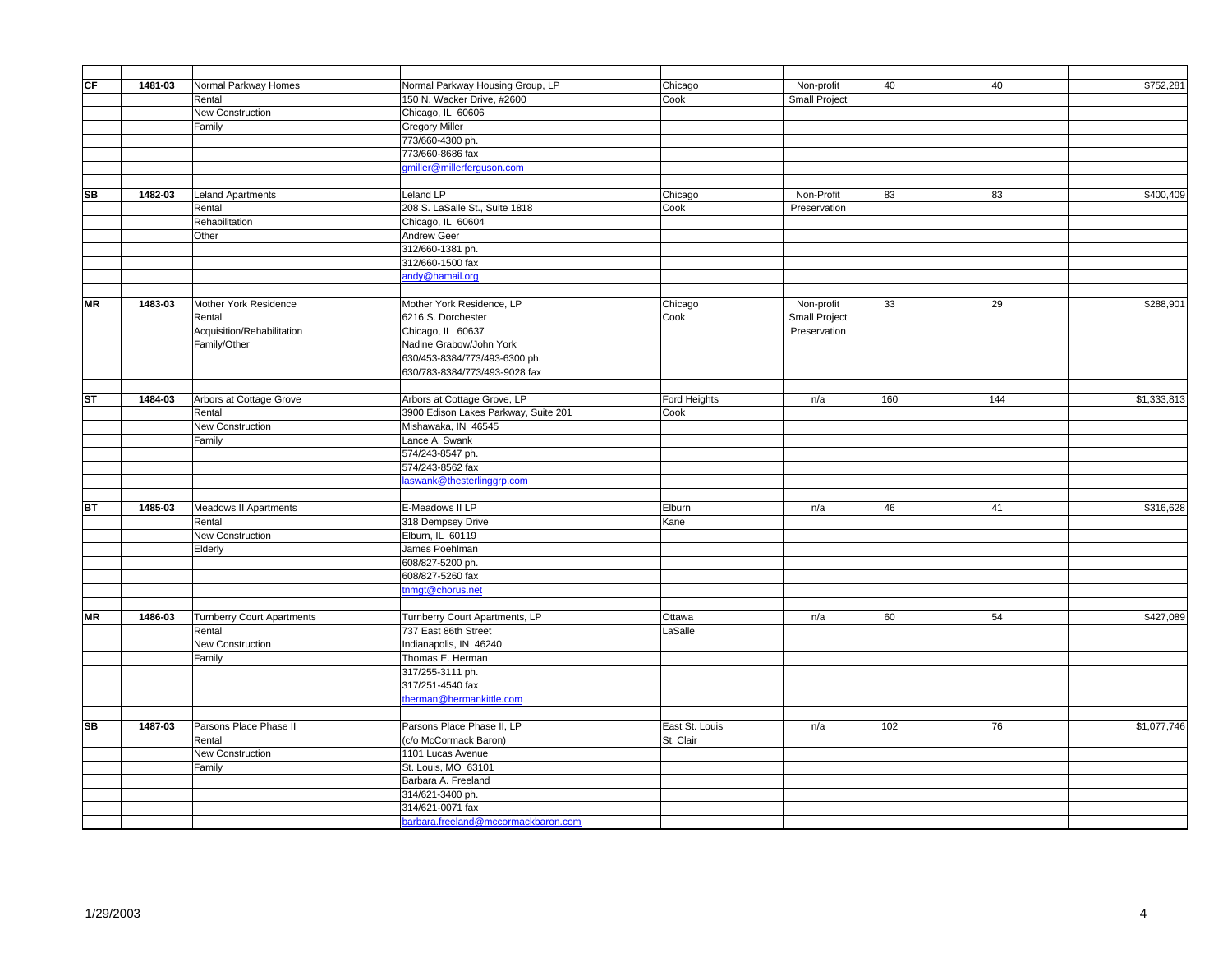| MR                                | 1488-03 | <b>Brookshire Estates Apartments</b> | Jerseyville Partners, LP                    | Jerseyville         | n/a           | 48  | 48  | \$357,736   |
|-----------------------------------|---------|--------------------------------------|---------------------------------------------|---------------------|---------------|-----|-----|-------------|
|                                   |         | Rental                               | 103 West Lockwood, Suite 219                | Jersey              |               |     |     |             |
|                                   |         | New Construction                     | St. Louis, MO 63119                         |                     |               |     |     |             |
|                                   |         | Family                               | <b>Bill Lucini</b>                          |                     |               |     |     |             |
|                                   |         |                                      | 314/968-9092 ph.                            |                     |               |     |     |             |
|                                   |         |                                      | 314/968-1594 fax                            |                     |               |     |     |             |
|                                   |         |                                      | blucini@capstonedev.net                     |                     |               |     |     |             |
|                                   |         |                                      |                                             |                     |               |     |     |             |
| $\overline{\mathsf{C}\mathsf{F}}$ | 1489-03 | The Parkways                         | AIMCO Equity Services, Inc.                 | Chicago             | Preservation  | 446 | 446 | \$3,480,960 |
|                                   |         | Rental                               | 2000 South Colorado Boulevard, Suite 2-1000 | Cook                |               |     |     |             |
|                                   |         | Acquisition/Rehabilitation           | Denver, CO 80222                            |                     |               |     |     |             |
|                                   |         | Family                               | Timothy Gaffigan                            |                     |               |     |     |             |
|                                   |         |                                      | 630/627-3103 x204 ph.                       |                     |               |     |     |             |
|                                   |         |                                      | 630/627-1750 fax                            |                     |               |     |     |             |
|                                   |         |                                      | tim.gaffigan@aimco.com                      |                     |               |     |     |             |
|                                   |         |                                      |                                             |                     |               |     |     |             |
| <b>BT</b>                         | 1490-03 | Tamarack Woods                       | Brisben Tamarack Woods LP                   | Shiloh              | n/a           | 150 | 136 | \$985,663   |
|                                   |         | Rental                               | 7800 East Kemper Road                       | St. Clair           |               |     |     |             |
|                                   |         | New Construction                     | Cincinnatti, OH 45249                       |                     |               |     |     |             |
|                                   |         | Family                               | Don Paxton                                  |                     |               |     |     |             |
|                                   |         |                                      | 513/489-1990 x110 ph.                       |                     |               |     |     |             |
|                                   |         |                                      | 513/489-2780 fax                            |                     |               |     |     |             |
|                                   |         |                                      | dpaxton@brisben.com                         |                     |               |     |     |             |
|                                   |         |                                      |                                             |                     |               |     |     |             |
| <b>ST</b>                         | 1491-03 | The Residences at Carriage Creek     | RPS Associates, LP                          | <b>Richton Park</b> | n/a           | 60  | 54  | \$525,157   |
|                                   |         | Rental                               | 220 West Huron, suite 500E                  | Cook                |               |     |     |             |
|                                   |         | New Construction                     | Chicago, IL 60610                           |                     |               |     |     |             |
|                                   |         | Elderly                              | Daniel Kotcher                              |                     |               |     |     |             |
|                                   |         |                                      | 312/280-1010 ph.                            |                     |               |     |     |             |
|                                   |         |                                      | 312/664-5650 fax                            |                     |               |     |     |             |
|                                   |         |                                      | dankotcher@earthlink.net                    |                     |               |     |     |             |
|                                   |         |                                      |                                             |                     |               |     |     |             |
| CH                                | 1492-03 | St. Francis Senior Housing           | St. Francis Senior Housing LP               | Joliet              | n/a           | 50  | 45  | \$428,010   |
|                                   |         | Rental                               | 520 Plainfield Road                         | Will                |               |     |     |             |
|                                   |         | Acquisition/Rehabilitation           | Joliet, IL 60435                            |                     |               |     |     |             |
|                                   |         | Rehabilitation                       | Ronald Moline                               |                     |               |     |     |             |
|                                   |         | Elderly                              | 217/355-2700 ph.                            |                     |               |     |     |             |
|                                   |         |                                      | 217/356-0570 fax                            |                     |               |     |     |             |
|                                   |         |                                      | onm@archspectrum.com                        |                     |               |     |     |             |
|                                   |         |                                      |                                             |                     |               |     |     |             |
| CH                                | 1493-03 | <b>Braidwood Senior Housing</b>      | Braidwood Senior Housing LP                 | Braidwood           | Small Project | 24  | 24  | \$178,892   |
|                                   |         | Rental                               | 600 West First Street                       | Will                |               |     |     |             |
|                                   |         | New Construction                     | Braidwood, IL 60408                         |                     |               |     |     |             |
|                                   |         | Elderly                              | Ronald Moline/John Dixon                    |                     |               |     |     |             |
|                                   |         |                                      | 217/355-2700 ph.                            |                     |               |     |     |             |
|                                   |         |                                      | 217/356-0570 fax                            |                     |               |     |     |             |
|                                   |         |                                      | ronm@archspectrum.com                       |                     |               |     |     |             |
|                                   |         |                                      |                                             |                     |               |     |     |             |
| <b>BT</b>                         | 1494-03 | Madison Park Place Phase II          | Capitol City Coalition, LP                  | Springfield         | Non-profit    | 30  | 30  | \$428,707   |
|                                   |         | Rental                               | 200 N. 11th Street                          | Sangamon            | Preservation  |     |     |             |
|                                   |         | New Construction                     | Springfield, IL 62703                       |                     | Small Project |     |     |             |
|                                   |         | Family                               | Jacqueline Newman                           |                     |               |     |     |             |
|                                   |         |                                      | 217/753-5757 ph.                            |                     |               |     |     |             |
|                                   |         |                                      | 217/753-5799 fax                            |                     |               |     |     |             |
|                                   |         |                                      | jackie.newman@sha1.org                      |                     |               |     |     |             |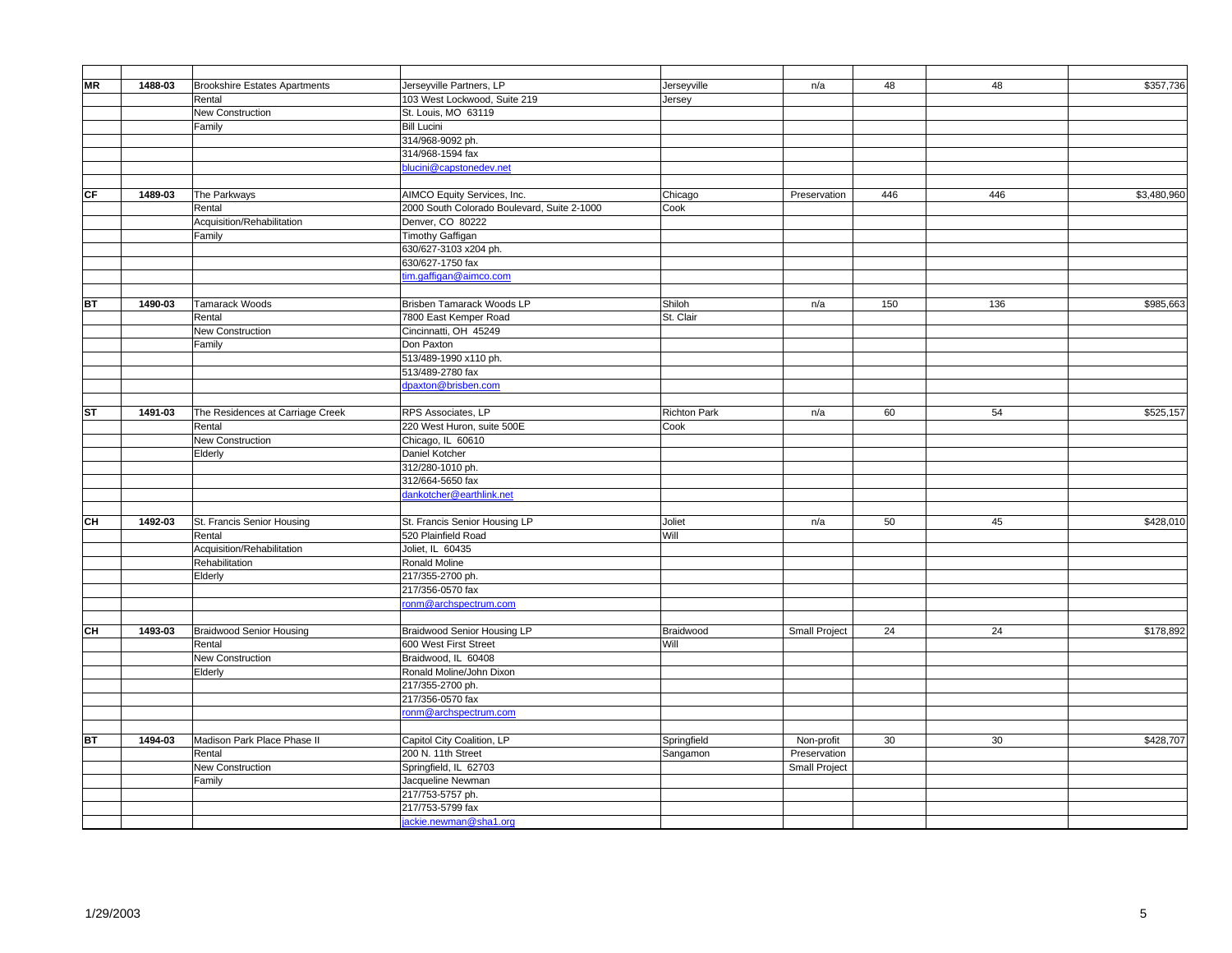| <b>SB</b> | 1495-03 | Village Green of McHenry             | Village Green of McHenry, LLC            | McHenry            | Non-profit           | 90  | 72  | \$798,452   |
|-----------|---------|--------------------------------------|------------------------------------------|--------------------|----------------------|-----|-----|-------------|
|           |         | Rental                               | 1550 Todd Farm Drive                     | McHenry            |                      |     |     |             |
|           |         | New Construction                     | Elgin, IL 60123                          |                    |                      |     |     |             |
|           |         | Elderly                              | Jay L. Cope                              |                    |                      |     |     |             |
|           |         |                                      | 847/741-0112 ph.                         |                    |                      |     |     |             |
|           |         |                                      | 847/741-9422 fax                         |                    |                      |     |     |             |
|           |         |                                      | sumner@winddev.com                       |                    |                      |     |     |             |
|           |         |                                      |                                          |                    |                      |     |     |             |
| <b>SB</b> | 1496-03 | Cotton Mill Elderly Living Center II | Cotton Mill Elderly Living Center II, LP | Rock Island        | Non-profit           | 24  | 21  | \$245,020   |
|           |         | Rental                               | 901 Tremont                              | Rock Island        | Small Project        |     |     |             |
|           |         | <b>New Construction</b>              | Davenport, IA 52803                      |                    |                      |     |     |             |
|           |         | Elderly                              | <b>Chris Ales</b>                        |                    |                      |     |     |             |
|           |         |                                      | 563/323-5880 ph.                         |                    |                      |     |     |             |
|           |         |                                      | 563/323-5953 fax                         |                    |                      |     |     |             |
|           |         |                                      | chris@signatureholdings.com              |                    |                      |     |     |             |
|           |         |                                      |                                          |                    |                      |     |     |             |
| <b>SB</b> | 1497-03 | South Jacksonville Apartments        | South Jacksonville Apartments LP         | South Jacksonville | <b>Small Project</b> | 42  | 37  | \$323,203   |
|           |         | Rental                               | 5000 W. Roosevelt Road                   | Morgan             |                      |     |     |             |
|           |         | New Construction                     | Chicago, IL 60644                        |                    |                      |     |     |             |
|           |         | Family                               | Donald J. Gianone                        |                    |                      |     |     |             |
|           |         |                                      | 773/854-4040 ph.                         |                    |                      |     |     |             |
|           |         |                                      | 773/854-4045 fax                         |                    |                      |     |     |             |
|           |         |                                      | don@oculus-development.com               |                    |                      |     |     |             |
|           |         |                                      |                                          |                    |                      |     |     |             |
| <b>CH</b> | 1498-03 | <b>Taylorville Homes</b>             | Integrated Community Services III, LP    | Taylorville        | Small Project        | 18  | 16  | \$167,851   |
|           |         | Rental                               | 202 S. Poplar Street, PO Box 86          | Christian          |                      |     |     |             |
|           |         | <b>New Construction</b>              | Pana, IL 62557                           |                    |                      |     |     |             |
|           |         | Family                               | Jeff Copley                              |                    |                      |     |     |             |
|           |         |                                      | 217/562-9742 ph.                         |                    |                      |     |     |             |
|           |         |                                      | 217/562-3078 fax                         |                    |                      |     |     |             |
|           |         |                                      |                                          |                    |                      |     |     |             |
| CF        | 1499-03 | <b>Cleveland Towers</b>              | Chicago Cambridge, LP                    | Chicago            | n/a                  | 140 | 125 | \$2,028,511 |
|           |         | Rental                               | 54 W. Hubbard Street, suite 205          | Cook               |                      |     |     |             |
|           |         | <b>New Construction</b>              | Chicago, IL 60610                        |                    |                      |     |     |             |
|           |         | Elderly                              | Robert Koerner                           |                    |                      |     |     |             |
|           |         |                                      | 312/755-9997 ph.                         |                    |                      |     |     |             |
|           |         |                                      | 312/755-0773 fax                         |                    |                      |     |     |             |
|           |         |                                      | rkoerner@davisgroupllc.com               |                    |                      |     |     |             |
|           |         |                                      |                                          |                    |                      |     |     |             |
| <b>ST</b> | 1500-03 | <b>Liberty Square</b>                | Liberty Square LP                        | Chicago            | n/a                  | 77  | 69  | \$1,236,743 |
|           |         | Rental                               | 400 E. 41st Street, Suite 101            | Cook               |                      |     |     |             |
|           |         | <b>New Construction</b>              | Chicago, IL 60653                        |                    |                      |     |     |             |
|           |         | Family                               | Fred L. Bonner                           |                    |                      |     |     |             |
|           |         |                                      | 773/548-7234 ph.                         |                    |                      |     |     |             |
|           |         |                                      | 773/548-5894 fax                         |                    |                      |     |     |             |
|           |         |                                      |                                          |                    |                      |     |     |             |
| <b>ST</b> | 1501-03 | Hearts United Phase IV               | Hearts United Phase IV LP                | Chicago            | n/a                  | 103 | 92  | \$1,612,456 |
|           |         | Rental                               | 400 E. 41st Street, Suite 101            | Cook               |                      |     |     |             |
|           |         | New Construction                     | Chicago, IL 60653                        |                    |                      |     |     |             |
|           |         | Family                               | Fred L. Bonner                           |                    |                      |     |     |             |
|           |         |                                      | 773/548-7234 ph.                         |                    |                      |     |     |             |
|           |         |                                      | 773/548-5894 fax                         |                    |                      |     |     |             |
|           |         |                                      |                                          |                    |                      |     |     |             |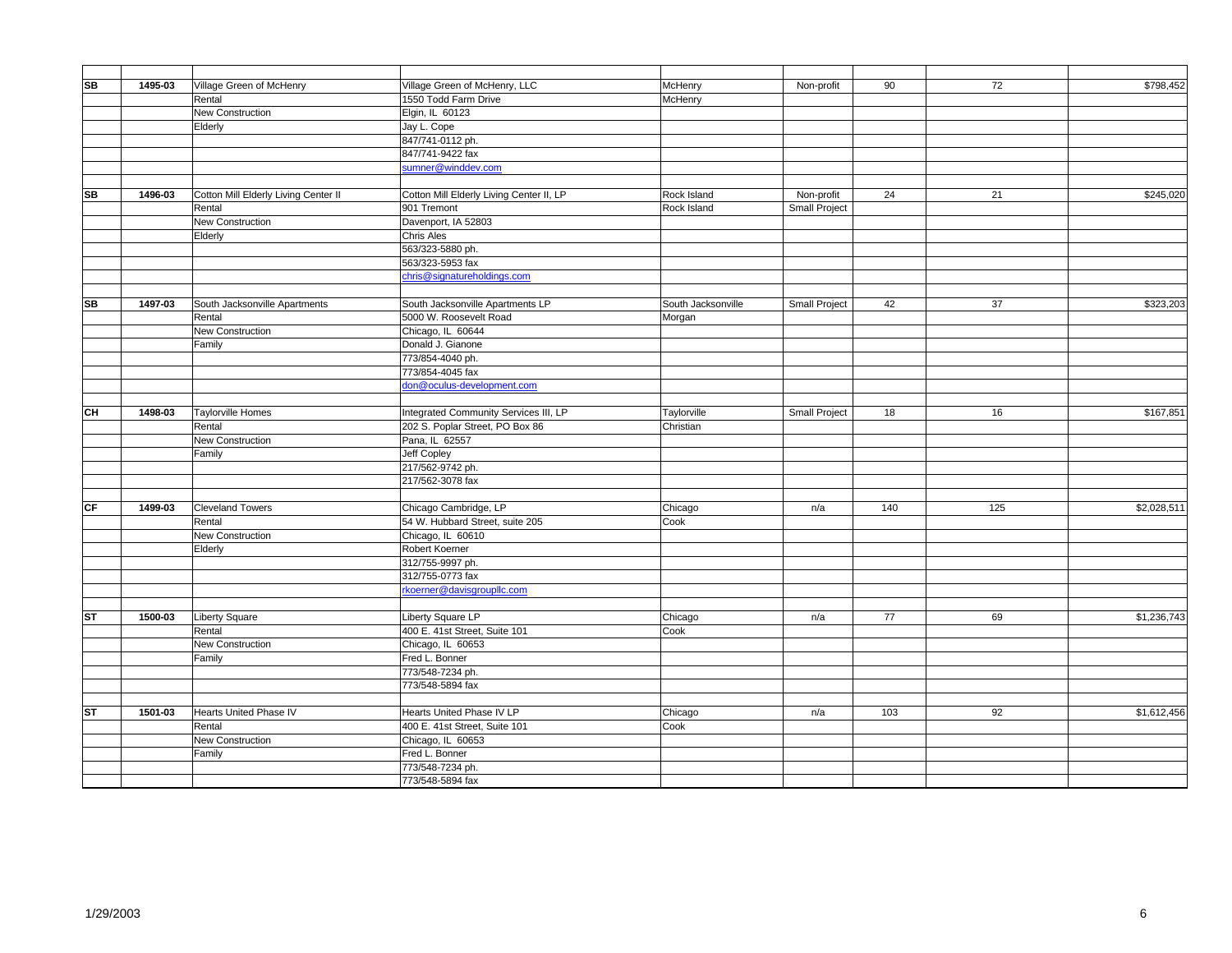| CН        | 1502-03 | <b>Litchfield Homes</b>                 | Freedom Place LP                                | Litchfield  | Non-Profit    | 20 | 18 | \$182,670 |
|-----------|---------|-----------------------------------------|-------------------------------------------------|-------------|---------------|----|----|-----------|
|           |         | Rental                                  | 216 Shelbyville Road                            | Montgomery  | Small Project |    |    |           |
|           |         | New Construction                        | PO Box 591                                      |             |               |    |    |           |
|           |         | Family                                  | Hillsboro, IL 62049                             |             |               |    |    |           |
|           |         |                                         | Margaret Barkley                                |             |               |    |    |           |
|           |         |                                         | 217/532-3672                                    |             |               |    |    |           |
|           |         |                                         | 217/532-3625                                    |             |               |    |    |           |
|           |         |                                         | edmcha@mcleoususa.net                           |             |               |    |    |           |
|           |         |                                         |                                                 |             |               |    |    |           |
| BT        | 1503-03 | Fox River Horizon II Senior             | Fox River Horizon II LP                         | Elgin       | Non-Profit    | 39 | 35 | \$400,075 |
|           |         | <b>Living Community</b>                 | c/o The Alden Group                             | Kane        | Small Project |    |    |           |
|           |         | Rental                                  | 4200 W. Peterson, Suite 140                     |             |               |    |    |           |
|           |         | New Construction                        | Chicago, IL 60646                               |             |               |    |    |           |
|           |         | Elderly                                 | <b>Beth Demes</b>                               |             |               |    |    |           |
|           |         |                                         | 773/286-3883 ph.                                |             |               |    |    |           |
|           |         |                                         | 773/286-6146 fax                                |             |               |    |    |           |
|           |         |                                         | bdemes@aldengroup.org                           |             |               |    |    |           |
|           |         |                                         |                                                 |             |               |    |    |           |
| SB        | 1504-03 | Moline School Loft Apartments           | Moline School Loft LLC                          | Moline      | n/a           | 60 | 54 | \$386,818 |
|           |         | Rental                                  | 1244 South Park Street                          | Rock Island |               |    |    |           |
|           |         | Acquisition/Rehabilitation              | Madison, WI 53715                               |             |               |    |    |           |
|           |         | Rehabilitation                          | Tom Capp/Judy Sullivan                          |             |               |    |    |           |
|           |         | Accessible/Adaptable                    | 608/257-4410 x310 / 608/444-6845                |             |               |    |    |           |
|           |         |                                         | 608/257-9002                                    |             |               |    |    |           |
|           |         |                                         | tcapp@gormancompany.com                         |             |               |    |    |           |
|           |         |                                         | jsullivan@gormancompany.com                     |             |               |    |    |           |
|           |         |                                         |                                                 |             |               |    |    |           |
| CН        | 1505-03 | The Village at Morse Farm               | The Village at Morse Farm, LLC                  | Carlinville | Non-profit    | 36 | 32 | \$258,176 |
|           |         | Rental                                  | c/o Macoupin County H.A.                        | Macoupin    |               |    |    |           |
|           |         | New Construction                        | 760 Anderson, P.O. Box 226                      |             |               |    |    |           |
|           |         | Elderly/Accessible/Adaptable            | Carlinville, IL 62626                           |             |               |    |    |           |
|           |         |                                         | Margaret Barkley                                |             |               |    |    |           |
|           |         |                                         | 217/854-8606 ph.                                |             |               |    |    |           |
|           |         |                                         | 217/854-8749 fax                                |             |               |    |    |           |
|           |         |                                         | mcha@accunet.net                                |             |               |    |    |           |
| <b>MR</b> |         |                                         |                                                 | Addison     |               | 60 | 54 | \$484,240 |
|           | 1506-03 | <b>Addison Senior Housing</b><br>Rental | Addison Senior Housing, LLC<br>331 S. York Road | DuPage      | Non-profit    |    |    |           |
|           |         |                                         |                                                 |             |               |    |    |           |
|           |         | New Construction                        | Bensenville, IL 60106                           |             |               |    |    |           |
|           |         | Elderly                                 | Susan Sinderson<br>630/766-3570 ph.             |             |               |    |    |           |
|           |         |                                         | 630/860-5130 fax                                |             |               |    |    |           |
|           |         |                                         | susansind@lifelink.org                          |             |               |    |    |           |
|           |         |                                         |                                                 |             |               |    |    |           |
| <b>MR</b> | 1507-03 | <b>Terra Springs Apartments</b>         | Terra Springs Apartments LP                     | Volo        | n/a           | 96 | 76 | \$913,623 |
|           |         | Rental                                  | 155 North Michigan Avenue, Suite 600            | Lake        |               |    |    |           |
|           |         | New Construction                        | Chicago, IL 60601                               |             |               |    |    |           |
|           |         | Elderly/Accessible/Adaptable            | Philip Moeler                                   |             |               |    |    |           |
|           |         |                                         | 312/616-4444 ph.                                |             |               |    |    |           |
|           |         |                                         | 312/565-7202 fax                                |             |               |    |    |           |
|           |         |                                         |                                                 |             |               |    |    |           |
| CН        | 1508-03 | Integrated Community Housing Phase II   | Integrated Community Services II, LP            | Pana        | Small Project | 15 | 13 | \$178,805 |
|           |         | Rental                                  | 202 S. Poplar Street, P.O. Box 86               | Christian   | Preservation  |    |    |           |
|           |         | <b>New Construction</b>                 | Pana, IL 62557                                  |             |               |    |    |           |
|           |         | Family/Accessbile/Adaptable             | Jeff Copley                                     |             |               |    |    |           |
|           |         |                                         | 217/562-3742 ph.                                |             |               |    |    |           |
|           |         |                                         | 217/562-3078 fax                                |             |               |    |    |           |